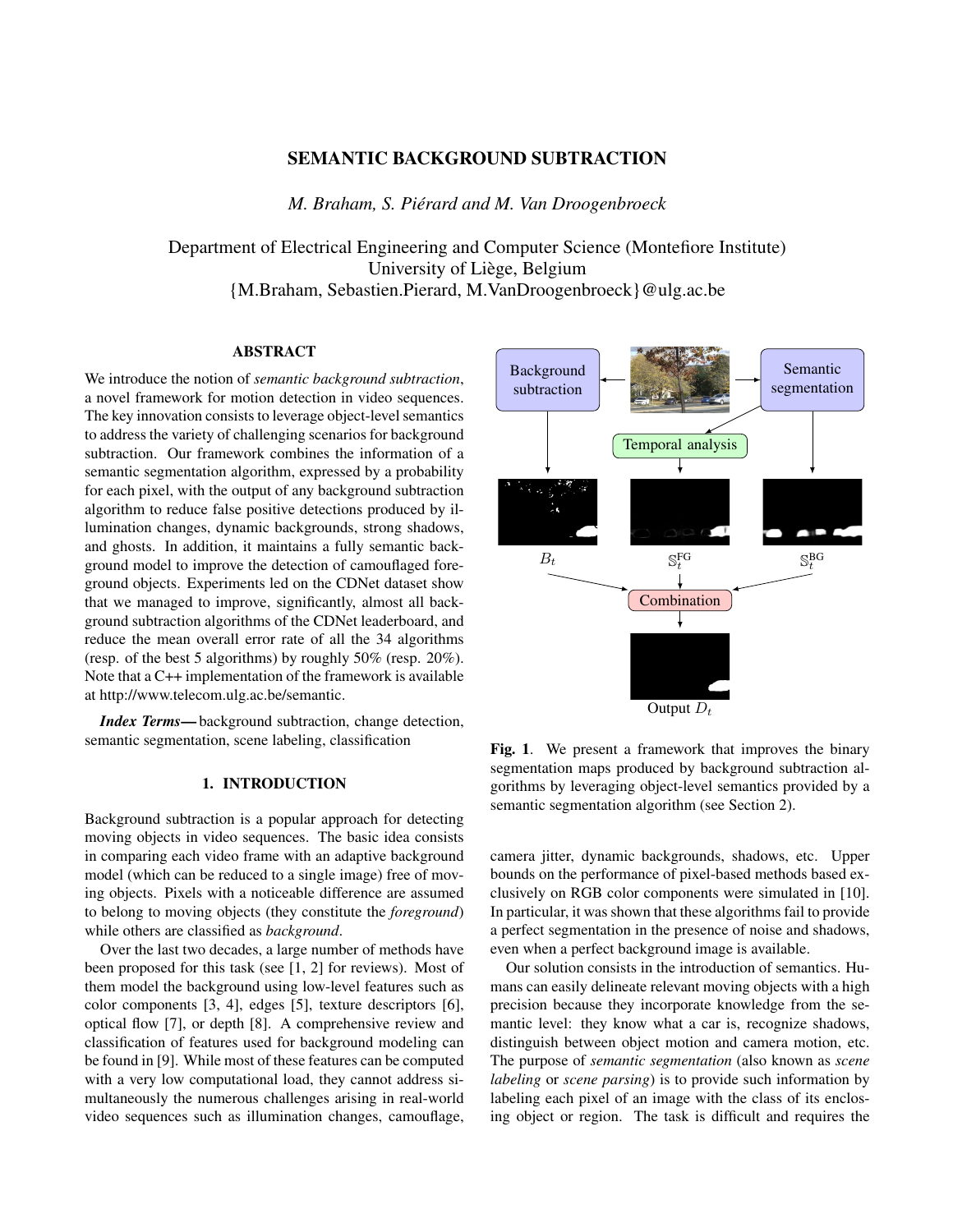simultaneous detection, localization, and segmentation of semantic objects and regions. However, the advent of deep neural networks within the computer vision community and the access to large labeled training datasets have dramatically improved the performance of semantic segmentation algorithms [11, 12, 13, 14]. These improvements have motivated their use for specific computer vision tasks, such as optical flow estimation [15]. In this paper, we leverage objectlevel semantics for motion detection in video sequences and present a generic framework to improve background subtraction algorithms with semantics*.*

The outline of the paper is as follows. We describe the details of our semantic background subtraction framework in Section 2. In Section 3, we apply our proposed approach to all the 34 background subtraction methods whose segmentation maps are available on the website of the CDNet dataset [16] (named CDNet hereafter) and discuss the results. Finally, Section 4 concludes the paper.

### 2. SEMANTIC BACKGROUND SUBTRACTION

Our framework compensates for the errors of any background subtraction (named BGS hereafter) algorithm by combining, at the pixel level, its result  $B \in \{BG, FG\}$  with two signals (S<sup>BG</sup> and S<sup>FG</sup>) derived from the semantics, as shown in Figure 1. While the first signal supplies the information necessary to detect many BG pixels with high confidence, the second helps to detect FG pixels reliably. The result of the combination is denoted by  $D \in \{BG, FG\}$ . Our objective is to show the possibility of leveraging state of the art semantic segmentation algorithms to improve the performance of most BGS algorithms, without modifying them or accessing their internal elements (*e.g.* their model and parameters).

#### 2.1. Leveraging semantics to detect background pixels

Let  $C = \{c_1, c_2, ..., c_N\}$  be a set of N disjoint object classes. We assume that the semantic segmentation algorithm outputs a real-valued vector  $v_t(x) = [v_t^1(x), v_t^2(x), ..., v_t^N(x)],$ where  $v_t^i(x)$  denotes a score for class  $c_i$  at the pixel location x at time t. The probabilities  $p_t$  ( $x \in c_i$ ) are estimated by applying a softmax function to  $v_t(x)$ . Let  $R$  ( $R \subset C$ ) be the subset of all object classes semantically relevant for motion detection problems. The semantic probability is defined and computed as  $p_{S,t}(x) = p_t(x \in R) = \sum_{c_i \in R} p_t(x \in c_i)$ .

It is possible to leverage semantics to detect background, as all pixels with a low semantic probability value  $p_{S,t}(x)$ should be labeled as background, regardless of the decision  $B_t(x)$ . Therefore, we compare the signal  $\mathbb{S}^{BG}_t(x) = p_{S,t}(x)$ to a decision threshold  $\tau_{BG}$ , as given by rule 1:

$$
\text{rule 1: } \mathbb{S}_t^{\text{BG}}(x) \le \tau_{\text{BG}} \to D_t(x) = \text{BG} \tag{1}
$$

Rule 1 provides a simple way to address the challenges of illumination changes, dynamic backgrounds, ghosts, and strong shadows, which severely affect the performances of BGS algorithms by producing many false positive detections. The optimal value of  $\tau_{BG}$  is related to the performance of the BGS algorithm for the BG class, as explained in Section 3.

#### 2.2. Leveraging semantics to detect foreground pixels

In order to help detecting the foreground, we have to use  $p_{S,t}(x)$  in a different way than for rule 1, as semantically relevant objects may be present in the background (*e.g.* a car parked since the first frame of the video). To account for this possibility, our solution consists to maintain a purely semantic background model for each pixel. More precisely, we denote by  $M_t(x)$  the probability modeling the semantics of the background at the pixel  $x$  at time  $t$ . Typical initialization and updating steps of this semantic model can be the following:

$$
\begin{cases}\nM_0(x) = p_{S,0}(x) \\
D_t(x) = \text{FG} \to M_{t+1}(x) = M_t(x) \\
D_t(x) = \text{BG} \to_{\alpha} M_{t+1}(x) = p_{S,t}(x) \\
\to_{1-\alpha} M_{t+1}(x) = M_t(x)\n\end{cases}
$$
\n(2)

with  $\rightarrow_{\alpha}$  denoting a probability  $\alpha$  of application ( $\alpha$  is arbitrarily set to 0.00024 in our experiments). This conservative updating strategy was introduced in [4] to avoid model corruptions due to intermittent and slow moving objects. The semantic background model allows to detect large increases of  $p_{S,t}(x)$ , observed when a foreground object appears in front of a semantically irrelevant background (*e.g.* a car moving on a road or a pedestrian walking in front of a building). This leads us to the following decision rule:

$$
\text{rule 2: } \mathbf{2:} \quad \mathbb{S}_t^{\text{FG}}(x) \ge \tau_{\text{FG}} \to D_t(x) = \text{FG} \quad , \tag{3}
$$

with the signal  $\mathbb{S}^{\text{FG}}_t(x) = p_{S,t}(x) - M_t(x)$ , and  $\tau_{\text{FG}}$  denoting a second threshold, whose optimal value is related to the performance of the BGS algorithm for the FG class, as explained in Section 3. Rule 2 aims at reducing the number of false negative detections due to camouflage, *i.e.* when background and foreground share similar colors.

#### 2.3. The BGS is used when semantics is not decisive

The semantic probability  $p_{S,t}(x)$  alone does not suffice for motion detection. This is illustrated by the case in which a semantically relevant object (*e.g.* a car in the foreground) moves in front of a stationary object of the same semantic class (*e.g.* a car parked in the background). The semantic probability  $p_{S,t}(x)$  being the same for both objects, it is impossible to distinguish between both. If conditions of rules 1 and 2 are not met, which means that semantics alone does not provide enough information to take a decision, we delegate the final decision to the BGS algorithm:  $D_t(x) = B_t(x)$ . The complete classification process is summarized in Table 1.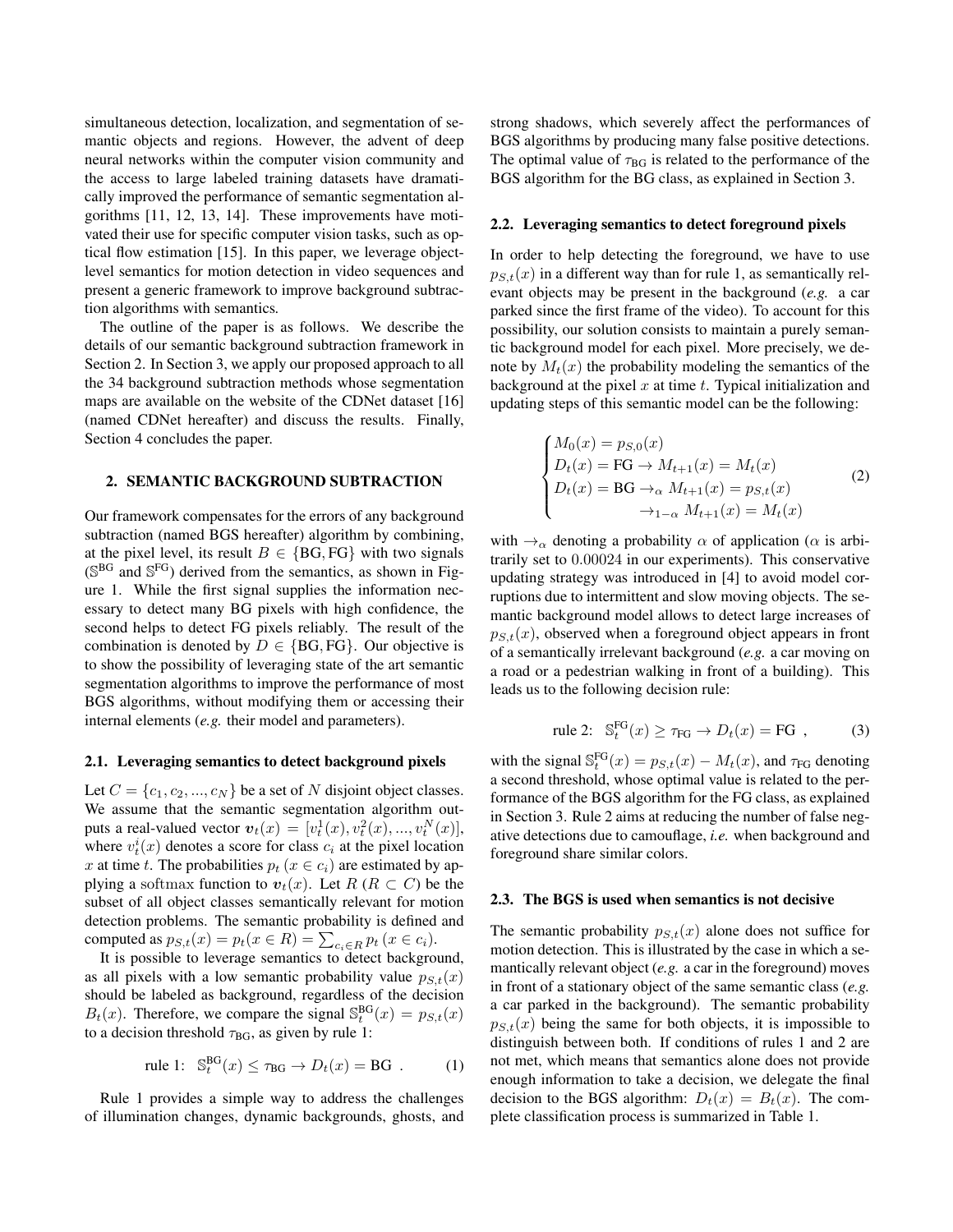| $B_t(x)$  | $\mathbb{S}^{\text{BG}}_t(x) \leq \tau_{\text{BG}}$ | $\mathbb{S}^{\text{FG}}_t(x) \geq \tau_{\text{FG}}$ | $D_t(x)$  |
|-----------|-----------------------------------------------------|-----------------------------------------------------|-----------|
| <b>BG</b> | false                                               | false                                               | BG        |
| <b>BG</b> | false                                               | true                                                | FG        |
| <b>BG</b> | true                                                | false                                               | <b>BG</b> |
| <b>BG</b> | true                                                | true                                                | X         |
| FG        | false                                               | false                                               | FG        |
| FG        | false                                               | true                                                | FG        |
| FG        | true                                                | false                                               | BG        |
| FG        | true                                                | true                                                | X         |

Table 1. Our combination of three signals for semantic BGS. Rows corresponding to "don't-care" values (X) cannot be encountered, assuming that  $\tau_{BG} < \tau_{FG}$ .

The importance of both rules should be emphasized. Rule 1 always leads to the prediction of BG, so its use can only decrease the *True Positive Rate* TPR and the *False Positive Rate* FPR, in comparison to the BGS algorithm used alone. To the contrary, rule 2 always leads to the prediction of FG, and therefore its use can only increase the TPR and the FPR. The objective of improving both the TPR and the FPR can thus only be reached by the joint use of both rules.

## 3. EXPERIMENTAL RESULTS

We applied our framework to all the 34 BGS methods whose segmentation maps (which directly provide the binary decisions  $B_t(x)$  are available on the website of the CDNet dataset [16] for 53 video sequences organized in 11 categories. We rely on a recent deep architecture, PSPNet [13] (ranked  $1<sup>st</sup>$  in the PASCAL VOC 2012 object segmentation leaderboard [17] on the 6th of February 2017), trained on the ADE20K dataset [18] to extract semantics, using a publicly available model [19]. The last layer of the model provides a real value in each pixel for each of 150 object classes of the ADE20K dataset  $(C)$ . Our subset of semantically relevant objects is  $R = \{person, car, cushion, box, book, boat, bus, truck,$ bottle, van, bag, bicycle}, corresponding to the semantics of CDNet foreground objects.

In order to show the effectiveness of our framework, we compare the performances of BGS methods applied with or without semantics. The improvement is defined as

$$
improvement = \frac{ER_{BGS} - ER_{BGS+SEM}}{ER_{BGS}} , \qquad (4)
$$

where ER denotes the mean *Error Rate* over a particular set of BGS methods and a set of categories from the CDNet dataset. We considered three policies to set  $\tau_{BG}$  and  $\tau_{FG}$ .

*(1) Optimization based policy.* First, we performed a grid search optimization, for each BGS algorithm specifically, to select the thresholds producing the best overall F score:

$$
\left(\tau_{BG}^{opt}, \tau_{FG}^{opt}\right) = \underset{\left(\tau_{BG}, \tau_{FG}\right)}{\arg \max} \left(\underset{CDNet}{\text{mean}} \left(\mathbf{F}^{BGS + SEM}\right)\right) . \tag{5}
$$



**Fig. 2**. Relationship between the thresholds  $(\tau_{BG}^{opt}, \tau_{FG}^{opt})$  defined by (5) and the mean performance of the BGS algorithm. The optimal thresholds are well approximated by the heuristic  $\left(\tau_{\text{BG}}^{heu},\tau_{\text{FG}}^{heu}\right)=\left(\text{FPR}^{BGS}/2,\text{TPR}^{BGS}\right).$ 



Fig. 3. Overall improvement, as defined in (4), for three parameter setting policies. For each policy, we manage to reduce significantly the overall error rate of BGS algorithms.

*(2) Heuristics based policy.* An analysis of these optimal thresholds showed that  $\tau_{BG}^{opt}$  and  $\tau_{FG}^{opt}$  are strongly correlated with FPR $^{BGS}$  and TPR $^{BGS}$  (see Figure 2). This led us to define the heuristics:

$$
\left(\tau_{BG}^{heu}, \tau_{FG}^{heu}\right) = \left(\mathbf{FPR}^{BGS}/2, \mathbf{TPR}^{BGS}\right) . \tag{6}
$$

These heuristics may be useful in practice for a BGS user who has access to the performance specifications of a BGS algorithm and hopes for good results without any timeconsuming optimization process. Note that, as the BGS classifier performs better than a random classifier, we have  $FPR^{BGS} < TPR^{BGS}$ , which leads to  $\tau_{BG}^{heu} < \tau_{FG}^{heu}$  given (6). The heuristics therefore guarantee that don't-care situations of Table 1 cannot be encountered.

*(3) Default policy.* A more simple alternative consists to set the pair ( $\tau_{BG}, \tau_{FG}$ ) to default values, such as the mean optimal thresholds of the 5 best BGS algorithms (according to the ranking of CDNet 2014), that is:

$$
(\tau_{BG}, \tau_{FG}) = (0.00366, 0.88627). \tag{7}
$$

Figure 3 presents the improvement on the overall CDNet dataset for the three parameter setting policies. The three policies lead to very similar improvements and allow to reduce the mean overall ER of the best 5 BGS algorithms by more than 20%. Considering all BGS algorithms, we manage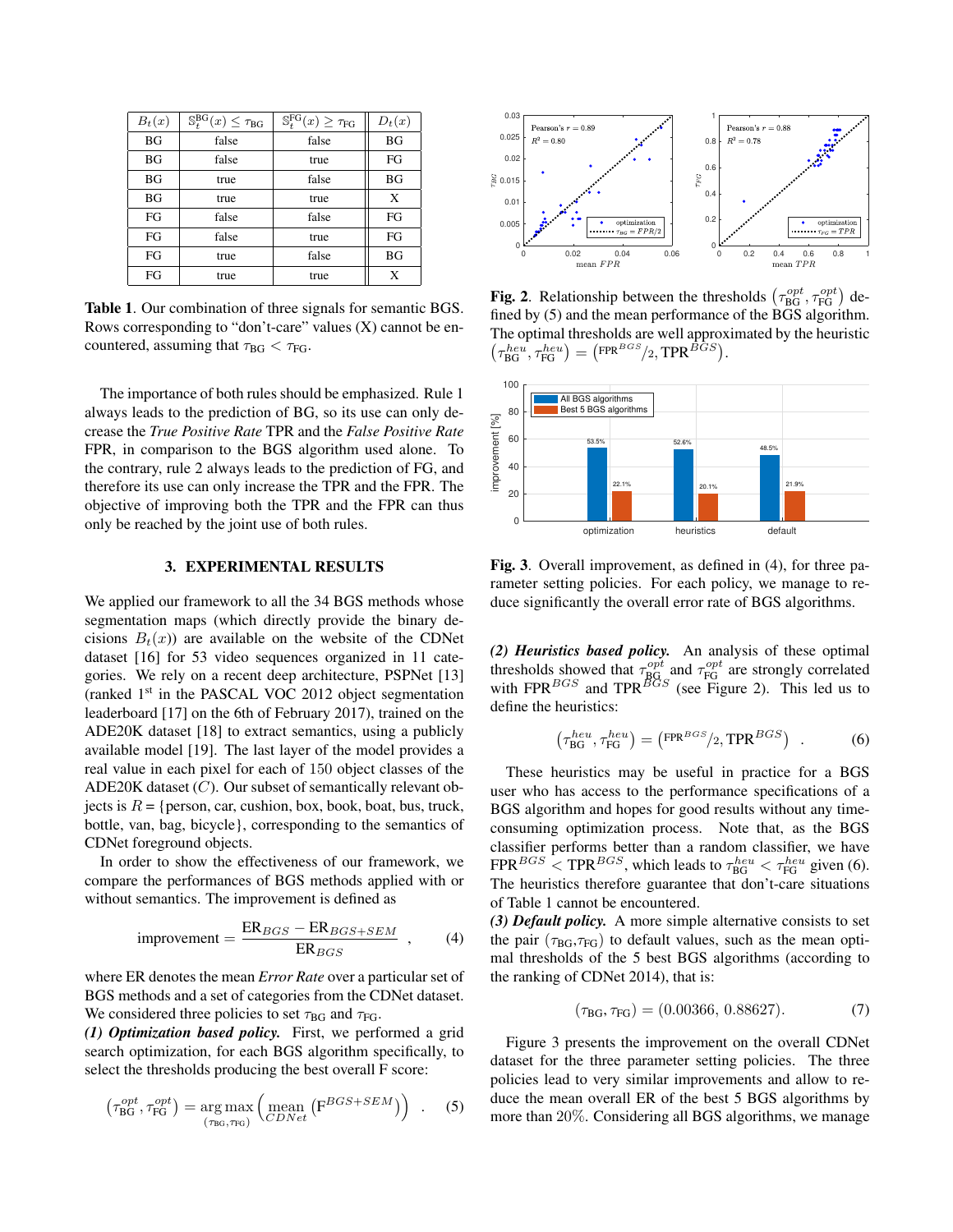

Fig. 4. Effect of our framework on the position of BGS classifiers in the overall ROC space of the CDNet dataset [16], with the default pair of thresholds given by (7). It tends to reduce the FPR significantly, while simultaneously increasing the TPR.

to reduce the mean overall ER by approximately 50%. Figure 4 shows that our framework tends to reduce significantly the FPR of BGS algorithms, while increasing simultaneously their TPR.

Per-category results are detailed in Figure 5. It turns out that our framework improves radically the segmentation masks on many categories (including "Dynamic background", "Shadow", and "PTZ"). Importantly, it should be noted that this does not come at the cost of deteriorating the results on the other categories.

Figure 6 illustrates the benefits of our semantic background subtraction framework for several challenging scenarios of real-world video sequences. It reduces drastically the number of false positive detections caused by dynamic backgrounds, ghosts, and strong shadows, while mitigating simultaneously color camouflage effects.

The consequence for these detection improvements is the computational overhead introduced by the semantic segmentation algorithm. The PSPNet model [19] used in our experiments runs at approximately 7 frames per second for  $473\times473$  image resolution on a NVIDIA GeForce GTX Titan X GPU. However, it is possible to exploit the temporal stability of semantics in the video to reduce the computational load of the semantic segmentation, as done in [20]. Note that the computational load of (1), (2) and (3) is negligible compared to the computational load of semantic segmentation.



Fig. 5. Per-category mean improvements (see (4)) of our framework using the default pair of thresholds given by (7).



Fig. 6. Our framework addresses robustly dynamic backgrounds (column 1), ghosts (column 2) and strong shadows (column 3). In addition, it limits camouflage effects (column 4). From top row to bottom row: the input image, the probabilities  $p_{S,t}(x)$ , the output of IUTIS-5 [21], the output of IUTIS-5 integrated in our framework, and the ground truth.

#### 4. CONCLUSION

We have presented a novel framework for motion detection in videos that combines background subtraction (BGS) algorithms with two signals derived from object-level semantics extracted by semantic segmentation. The framework is simple and universal, *i.e.* applicable to every BGS algorithm, because it only requires binary segmentation maps. Experiments led on the CDNet dataset show that we managed to improve significantly the performances of 34 BGS algorithms, by reducing their mean overall error rate by roughly 50%.

Acknowledgments. Marc Braham has a grant funded by the FRIA. We are grateful to Hengshuang Zhao for publishing his PSP-Net model [19] on the Internet. The GeForce GTX Titan X GPU used for this research was donated by the NVIDIA Corporation.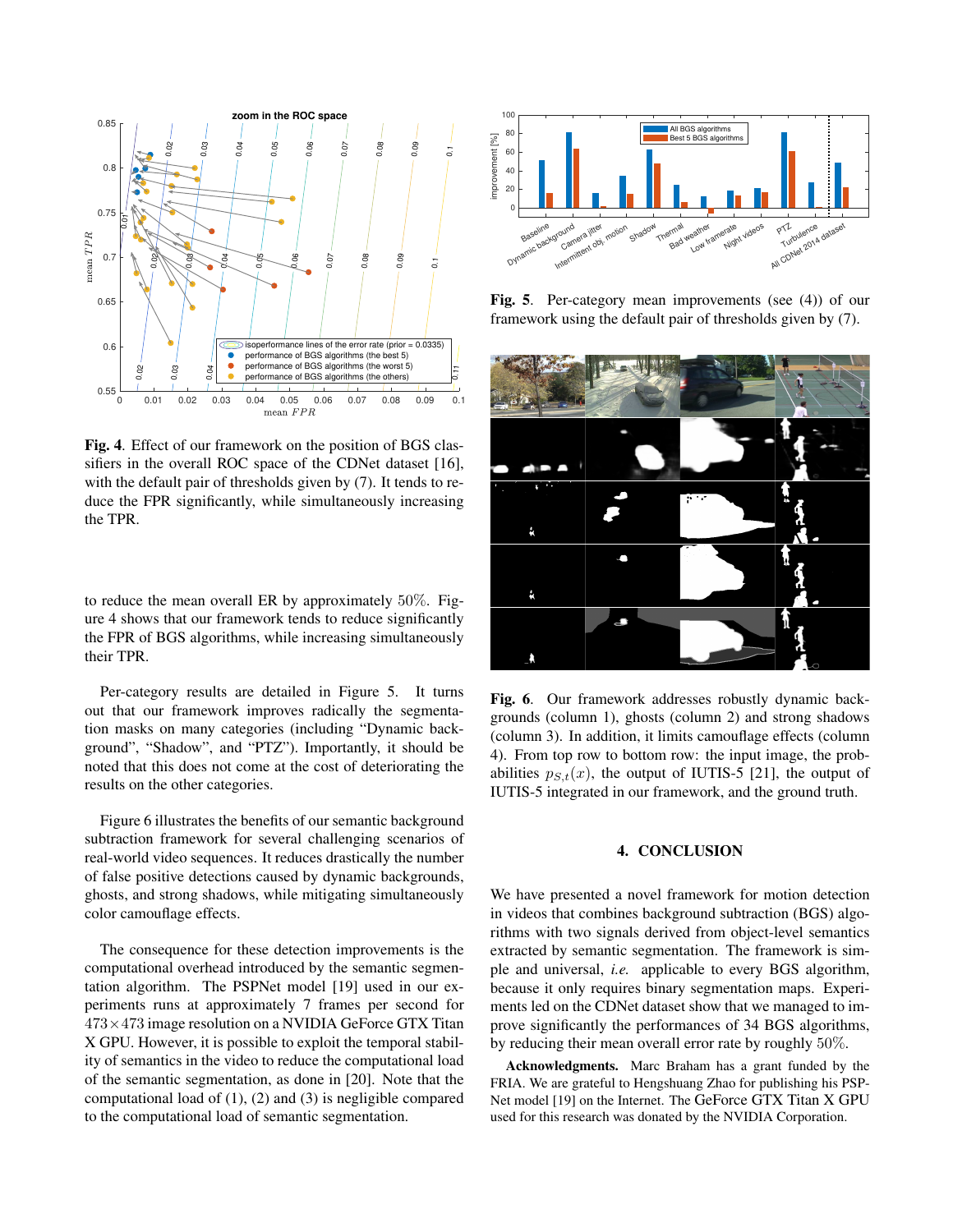#### 5. REFERENCES

- [1] P.-M. Jodoin, S. Piérard, Y. Wang, and M. Van Droogenbroeck, "Overview and benchmarking of motion detection methods," in *Background Modeling and Foreground Detection for Video Surveillance*, chapter 24. Chapman and Hall/CRC, July 2014.
- [2] T. Bouwmans, "Traditional and recent approaches in background modeling for foreground detection: An overview," *Computer Science Review*, vol. 11-12, pp. 31–66, May 2014.
- [3] C. Stauffer and E. Grimson, "Adaptive background mixture models for real-time tracking," in *IEEE Int. Conf. Comput. Vision and Pattern Recogn. (CVPR)*, June 1999, vol. 2, pp. 246–252.
- [4] O. Barnich and M. Van Droogenbroeck, "ViBe: A universal background subtraction algorithm for video sequences," *IEEE Trans. Image Process.*, vol. 20, no. 6, pp. 1709–1724, June 2011.
- [5] V. Jain, B. Kimia, and J. Mundy, "Background modeling based on subpixel edges," in *IEEE Int. Conf. Image Process. (ICIP)*, Sept. 2007, vol. 6, pp. 321–324.
- [6] S. Zhang, H. Yao, and S. Liu, "Dynamic background modeling and subtraction using spatio-temporal local binary patterns," in *IEEE Int. Conf. Image Process. (ICIP)*, Oct. 2008, pp. 1556–1559.
- [7] M. Chen, Q. Yang, Q. Li, G. Wang, and M.-H. Yang, "Spatiotemporal background subtraction using minimum spanning tree and optical flow," in *Eur. Conf. Comput. Vision (ECCV)*. Sept. 2014, vol. 8695 of *Lecture Notes Comp. Sci.*, pp. 521–534, Springer.
- [8] M. Braham, A. Lejeune, and M. Van Droogenbroeck, "A physically motivated pixel-based model for background subtraction in 3D images," in *IEEE Int. Conf. 3D Imaging (IC3D)*, Dec. 2014, pp. 1–8.
- [9] T. Bouwmans, C. Silva, C. Marghes, M. Zitouni, H. Bhaskar, and C. Frelicot, "On the role and the importance of features for background modeling and foreground detection," *CoRR*, vol. abs/1611.09099, pp. 1– 131, Nov. 2016.
- [10] S. Piérard and M. Van Droogenbroeck, "A perfect estimation of a background image does not lead to a perfect background subtraction: analysis of the upper bound on the performance," in *Int. Conf. Image Anal. and Process. (ICIAP), Workshop Scene Background Modeling and Initialization (SBMI)*. Sept. 2015, vol. 9281 of *Lecture Notes Comp. Sci.*, pp. 527–534, Springer.
- [11] J. Long, E. Shelhamer, and T. Darrell, "Fully convolutional networks for semantic segmentation," in *IEEE Int. Conf. Comput. Vision and Pattern Recogn. (CVPR)*, June 2015, pp. 3431–3440.
- [12] S. Zheng, S. Jayasumana, B. Romera-Paredes, V. Vineet, Z. Su, D. Du, C. Huang, and P. Torr, "Conditional random fields as recurrent neural networks," in *IEEE Int. Conf. Comput. Vision (ICCV)*, Dec. 2015, pp. 1529– 1537.
- [13] H. Zhao, J. Shi, X. Qi, X. Wang, and J. Jia, "Pyramid scene parsing network," in *IEEE Int. Conf. Comput. Vision and Pattern Recogn. (CVPR)*, July 2017.
- [14] H. Zhao, "Pyramid scene parsing network," https:// www.youtube.com/watch?v=gdAVqJn\_J2M.
- [15] L. Sevilla-Lara, D. Sun, V. Jampani, and M. J. Black, "Optical flow with semantic segmentation and localized layers," in *IEEE Int. Conf. Comput. Vision and Pattern Recogn. (CVPR)*, June 2016, pp. 3889–3898.
- [16] Y. Wang, P.-M. Jodoin, F. Porikli, J. Konrad, Y. Benezeth, and P. Ishwar, "CDnet 2014: An expanded change detection benchmark dataset," in *IEEE Int. Conf. Comput. Vision and Pattern Recogn. Workshops (CVPRW)*, June 2014, pp. 393–400.
- [17] "Pascal VOC challenge performance evaluation and download server," http://host.robots.ox. ac.uk:8080/leaderboard/displaylb.php? challengeid=11&compid=6.
- [18] B. Zhou, H. Zhao, X. Puig, S. Fidler, A. Barriuso, and A. Torralba, "Scene parsing through ADE20K dataset," in *IEEE Int. Conf. Comput. Vision and Pattern Recogn. (CVPR)*, July 2017.
- [19] H. Zhao, "PSPNet50 ADE20K caffemodel," https://drive.google.com/file/d/ 0BzaU285cX7TCN1R3QnUwQ0hoMTA/view.
- [20] E. Shelhamer, K. Rakelly, J. Hoffman, and T. Darrell, "Clockwork convnets for video semantic segmentation," in *Eur. Conf. Comput. Vision Workshops (ECCV Workshops)*. Oct. 2016, vol. 9915 of *Lecture Notes Comp. Sci.*, pp. 852–868, Springer.
- [21] S. Bianco, G. Ciocca, and R. Schettini, "How far can you get by combining change detection algorithms?," *CoRR*, vol. abs/1505.02921, May 2015.